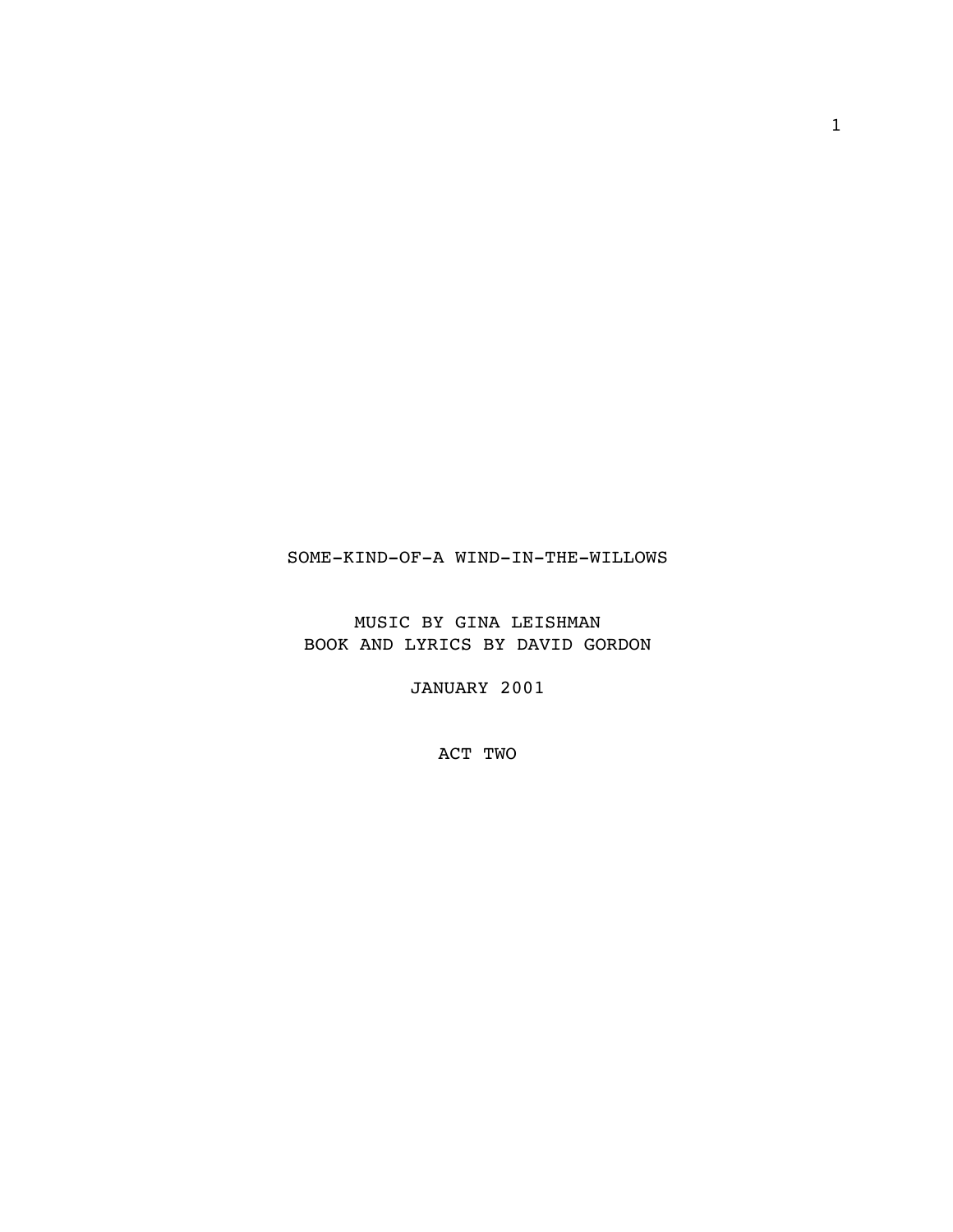BASED ON THE ORIGINAL TEXT BY KENNETH GRAHAME

SCENE ONE: THE BEACH

RAT:THIS IS THE LIFE - WAKE UP LOOK OUT THE WINDOW - SUN! WHAT SHALL I DO? I KNOW GO TO THE BEACH - GO TO THE BEACH SIT DOWN-LAY DOWN-SIT UP-STAND UP-SWIM A BIT-DRY OFF WHAT'S THE TIME? AND WHAT'S FOR LUNCH?

THIS IS THE LIFE - NEED A NAP? TAKE A NAP - WAKE UP ROLL OVER - YAWN AND STRETCH LOOK OUT THE WINDOW - SUN! WHAT SHALL I DO? I KNOW GO TO THE BEACH - GO TO THE BEACH SIT DOWN-LAY DOWN-SIT UP-STAND UP-SWIM A BIT-DRY OFF I THINK I NEED A SNACK!

THIS IS WHAT THEY DO - THE ANIMALS WHO TRAVEL THIS IS WHAT IT'S LIKE TO BE AWAKE IN DECEMBER WHO COULD HAVE IMAGINED A RAT WITHOUT A BLANKET? COLD? WHAT IS COLD? I SIMPLY DON'T REMEMBER THIS IS WHAT IT'S LIKE TO ALWAYS WEAR A SWIMSUIT GOOD THING I BOUGHT TWO (ONE IS ALWAYS WET) TEN BOOKS SINCE I GOT HERE (EACH FIVE HUNDRED PAGES) PLEASE DON'T GET ME WRONG - THIS SONG IS NOT ABOUT REGRET!

THIS IS THE LIFE - LET'S TAKE A WALK LOOK AT THE BEACH - LOOK AT THE MOON TIME FOR BED - THIS IS THE LIFE WHAT A GREAT DAY - GOOD NIGHT THIS IS THE LIFE - WAKE UP LOOK OUT THE WINDOW - SUN! OH! WHAT SHALL I DO? I KNOW GO TO THE BEACH - GO TO THE...MOLE ENTERS) Hello Mole, this is the life, isn't it?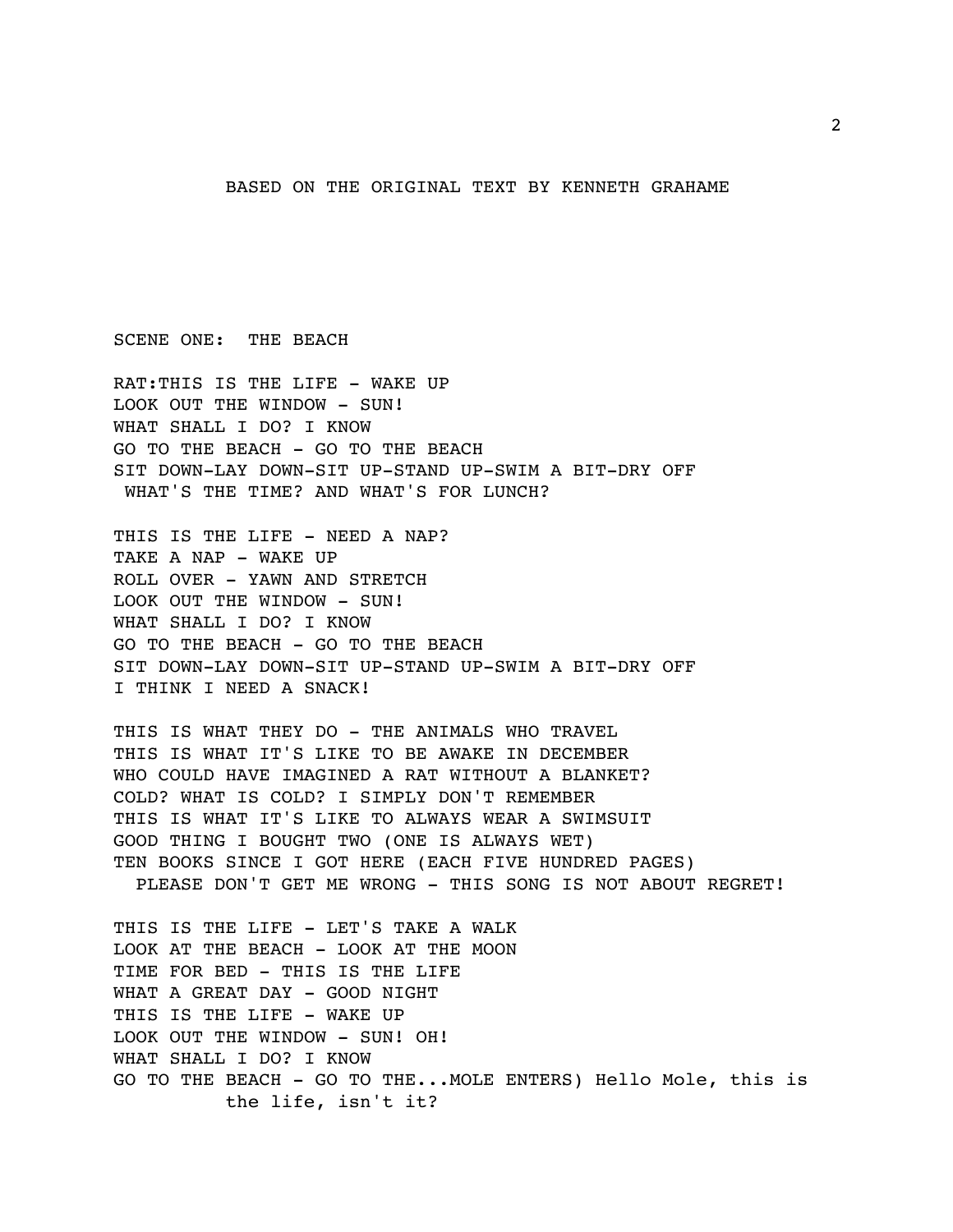MOLE:Yeah.

RAT:Beautiful weather.

MOLE:Yeah.

RAT:Sand.

MOLE:Lotta sand.

RAT:And sun.

MOLE:Lotta sun.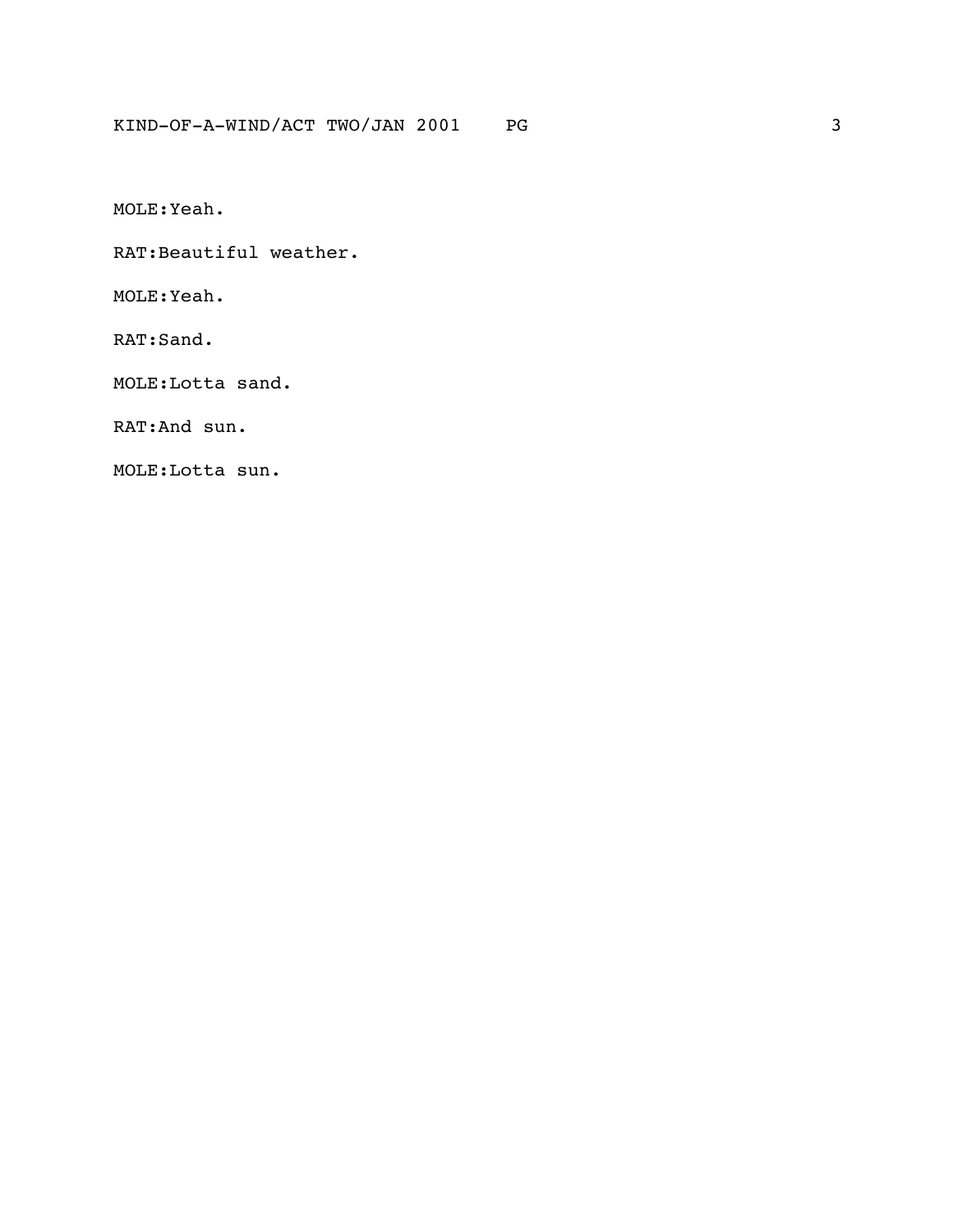RAT:This is the life.

MOLE:This is it. (PAUSE) How long we been here, Ratty?

RAT:What day is this?

MOLE:Tuesday?

RAT:Wasn't yesterday Tuesday?

MOLE:Or was it Thursday?

RAT:You hungry?

MOLE:Is it noon?

RAT:Must be later.

MOLE:Sun's still hot.

RAT:Want some lotion?

MOLE:Does it ever rain Ratty?

RAT:Not if you're lucky.

MOLE:I must be very lucky.

(RAT LIES DOWN FOR A SNOOZE, BADGER ENTERS)

MOLE: I'M NOT AT ALL THE KID I WAS BEFORE I LEFT THE ORPHANAGE FOR EIGHTEEN YEARS - NO MOTHER - NO FATHER THEN RATTY AND DESTINY FOUND ME NOW LOOK AT ALL THE VERY GOOD FRIENDS THE VERY GOOD FRIENDS AROUND ME - AND I OWE IT ALL TO HIM - I OWE IT ALL TO HIM

BADGER:WELL, I'M NOT THE MAN I WAS BEFORE I MET THE WIDOW I THINK I'M IN LOVE IT'S WHAT I THINK THAT SWEET HEARTED MINK INTENDED MY WHOLE LIFE HAS BEEN MIRACULOUSLY UPENDED - AND I OWE IT ALL TO HER - I OWE IT ALL TO HER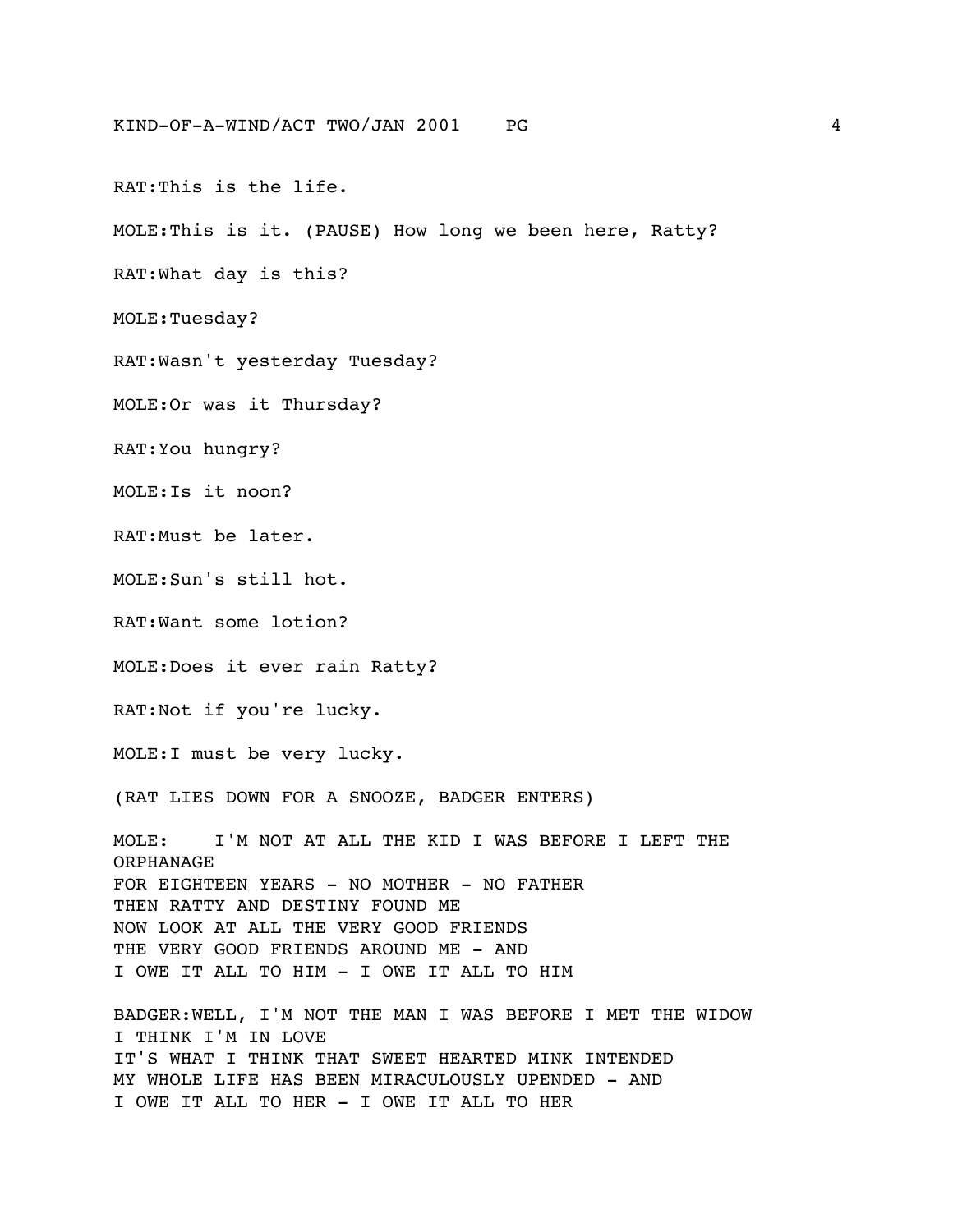MOLE:Ya know Badger, if I hadn't gotten lost and Ratty hadn't come to find me and you hadn't heard us and let us in and the widow hadn't heard us all and knocked on the door - it's all kinda like fate but -

BADGER:But?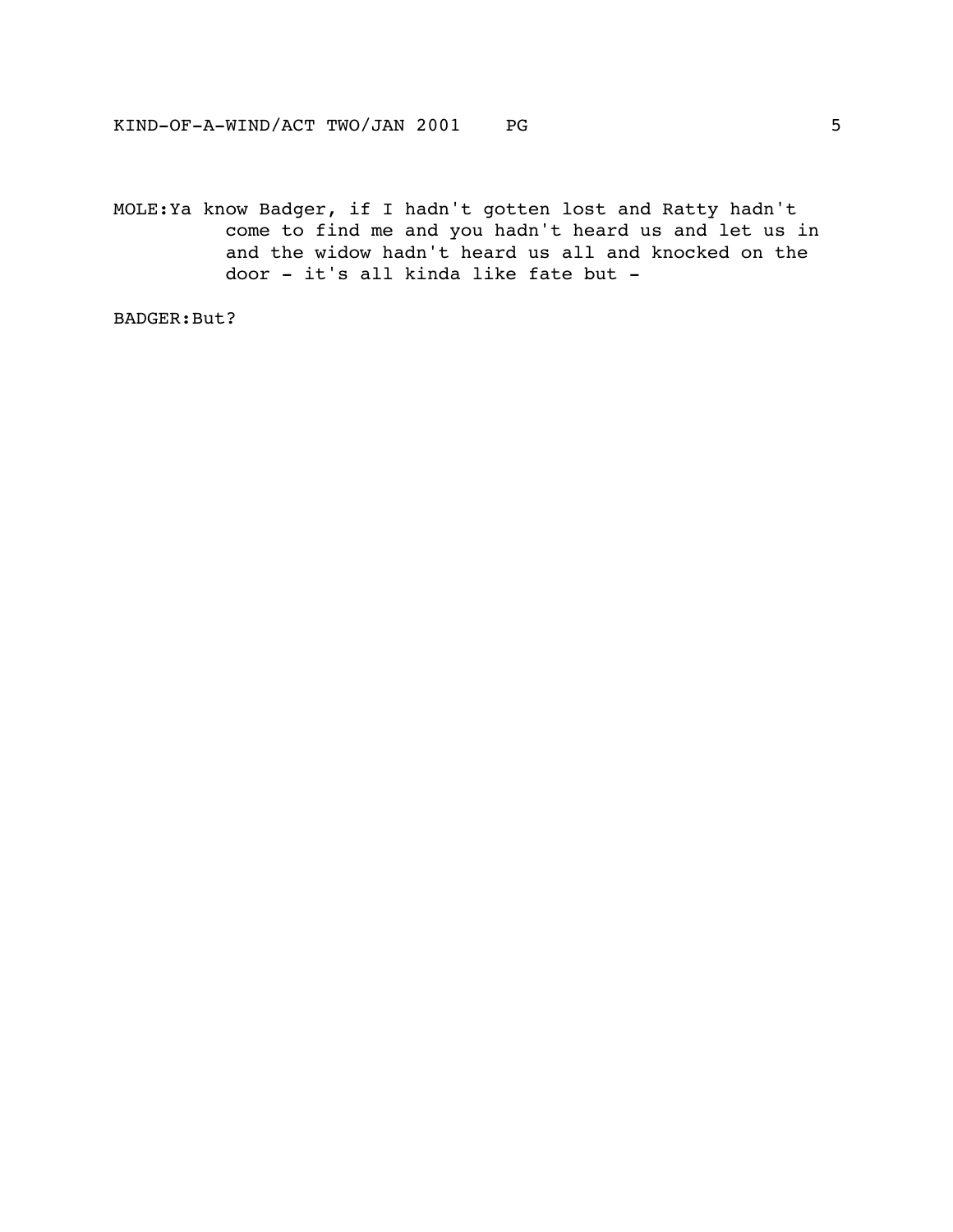MOLE:BUT - I MUST ADMIT - I'M A BIT UNDER THE WEATHER SAND AND SAND IS NOT WHAT I PLANNED - I WANNA SEE SOIL ABSOLUTELY NOTHING'S BETTER THAN HOME SWEET HOME BADGER:BUT MY WHOLE LIFE HAS BEEN MIRACULOUSLY BOTH:MIRACULOUSLY UP-END-ED THE COURSE OF MY LIFE INDUBITABLY INDUBITABLY A-MEND-ED BADGER:AND I OWE IT ALL TO HER MOLE:TO HIM - I OWE IT ALL TO HIM BADGER:TO HER BOTH:WE OWE IT ALL TO THEM - TO THEM WE OWE IT ALL TO THEM BUT WE WANNA GO HOME - YES WE WANNA GO HOME SOMEONE OUGHTA TELL RATTY THAT WE WANNA GO HOME! (WIDOW MINK ENTERS AS MOLE AND BADGER MOVE AWAY) WIDOW:WHEN I WAS YOUNG I WENT LOOKING FOR ADVENTURE LIFE ON THE FARM WASN'T GOOD ENOUGH FOR ME PACK A BAG - TAKE A TRAIN - MEET AN ANIMAL WITH AN ACCENT "IS ZIS SEAT FREE?" SAYS HE - MAIS OUI HANDSOME BEAST - WHAT ARE YOU THINKING? CHARMING LANDSCAPE - ARE YOU ABOUT TO MAKE A PASS? FOREIGN FOOD AND TOO MUCH DRINKING NO MORE FOR ME - GRAZIAY - WELL MAYBE JUST ONE MORE GLASS I, OF COURSE, WAS NOT A COMMON TOURIST (AMERICANA) A LE PETIT PENSIONE THEY CALLED ME CHERI (WHICH MEANS HONEY) I ADORED THEIR LOCAL CUSTOMS AND THE PASTA (MARINARA) THEY ADORED MY SOPHISTICATION AND MY LIRA (WHICH MEANS MONEY) HANDSOME BEAST - NOW I KNOW WHAT YOU WERE THINKING "WHO IS THIS MINK WITH TOO MUCH LUGGAGE AND NO CLASS?" FOREIGN FOOD AND SUCH A LOT OF DRINKING NO MORE FOR ME - MERCI BEAUCOUP FOREIGN FOOD AND TOO MUCH DRINKING - GIVE ME GAS AND I WANNA GO HOME - MAIS OUI I WANNA GO HOME RATTY HONEY, IT'S NOT FUNNY I JUST WANNA GO HOME BA/MO: (UNDER)WANNA GO HOME/WANNA GO HOME/HOME/OH LET'S GO HOME WIDOW:OH OH I WANNA GO HOME - SI SI I WANNA GO HOME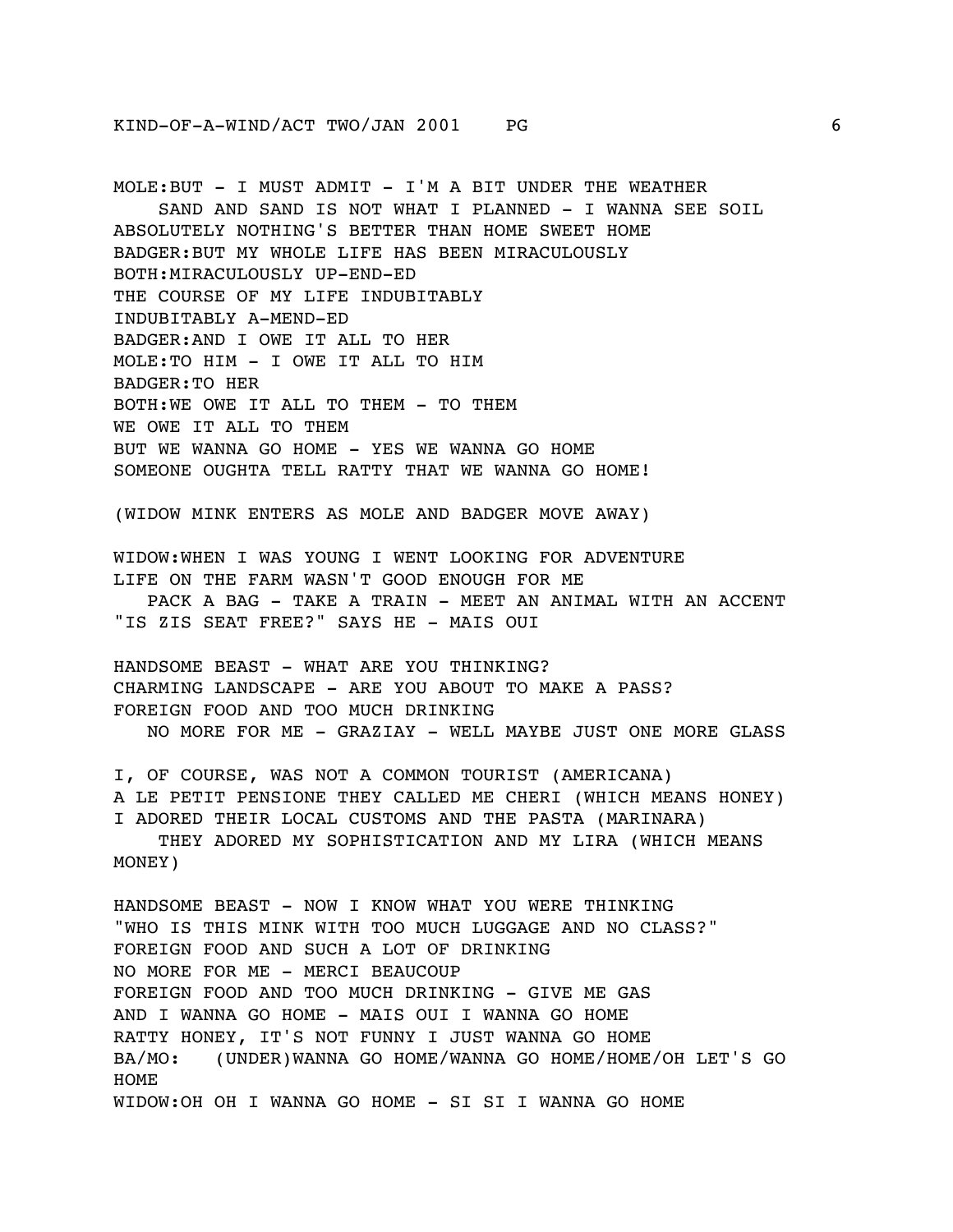NO MORE STALLING - HOME IS CALLING - LET'S GO HOME Good morning boys. Another sunny day. ALL:We're very lucky. TOAD:(ENTERS) Does it ever rain at the beach? MOLE:Not if you're lucky. ALL:We're very lucky. TOAD:Does Ratty still love this? BADGER:He seems to. He's getting brown all over. TOAD:Everybody's getting brown. I never noticed before how many of you are brown. HAS ANYONE SEEN GREEN? THE COLOR GREEN? HAS ANYONE SEEN ANYTHING THAT'S GREEN LIKE ME? I REALIZE AT HOME MY LAWN IS GREEN THERE'S A LOTTA GREEN TO LOOK AT WHEN I WANNA SEE GREEN - GREEN! THE SKY IS ALWAYS BLUE HERE - THE SEA IS ALWAYS BLUE HERE THE SAND IS ALWAYS GOLD HERE AND TAKE A LOOK AT YOU HERE YOU'RE ALL BROWN! YOU'RE ALL GETTING BROWNER! IS THERE ANYBODY HERE THAT ISN'T TURNING BROWN? DO YOU ALL TALK FRENCH? I CAN'T TALK FRENCH THE RIVIERA'S GREAT BUT I CAN'T TALK FRENCH I REALIZE AT HOME I TALK ENGLISH EVERY DAY WHEN I WANNA ORDER LUNCH I KNOW EVERYTHING TO SAY TODAY THEY SERVED ME FROGS LEGS - A TOAD DON'T EAT FROGS LEGS I DON'T LIKE BOUILLABAISSE AND I DON'T TALK FRENCH HAS ANYONE SEEN A TOAD? ONE OTHER TOAD? HAS ANYONE SEEN ANYONE WHO LOOKS LIKE ME? I LOVE YOU ALL MY FRIENDS AND YOU ARE ALL MY FRIENDS BUT NONE OF YOU'S A TOAD - NO ONE LOOKS LIKE ME AND I WANNA GO HOME - DON'T YA WANNA GO HOME? DON'T YA WANNA TELL RATTY THAT WE WANNA GO HOME? Home!

(TOAD REPEATS THREE LINE CHORUS THREE TIMES AS WIDOW/BADGER/MOLE SING ALONG)

KIND-OF-A-WIND/ACT TWO/JAN 2001 PG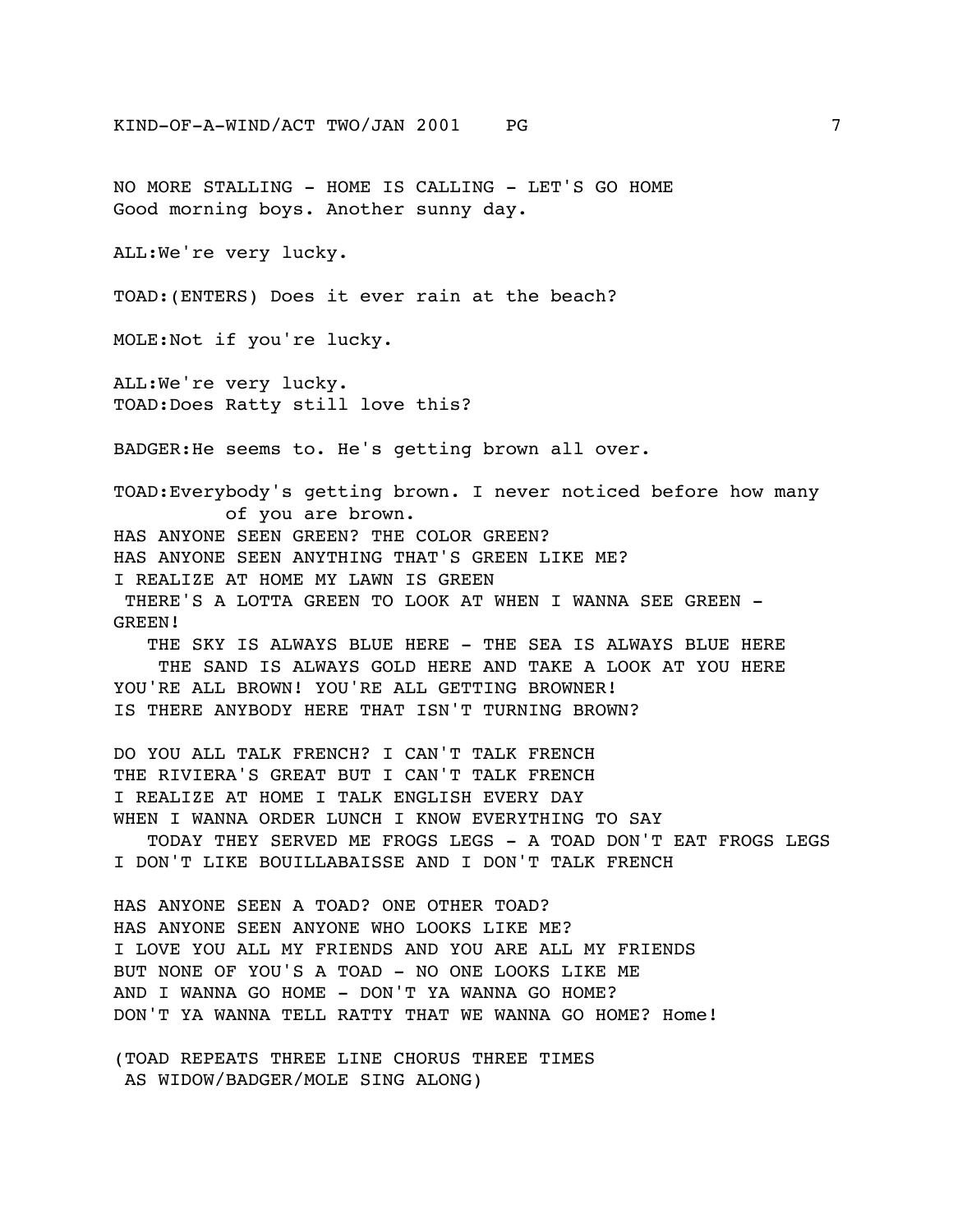TOAD:I WANNA GO HOME - WANNA GO HOME - WANNA GO HOME WANNA WANNA GO HOME - WANNA GO HOME RATTY RATTY RATTY - WE ALL WANNA GO HOME

MO/BA:WANNA GO HOME - I WANNA GO HOME - HOME - HOME - HOME - HOME

WIDOW:I WANNA GO HOME - I WANNA GO HOME - HOME - HOME - HOME

MOLE:I can't tell Ratty.

BADGER:We have to wait for him to make up his mind.

MOLE:(RAT APPROACHES) Here he come's now. Hello Ratty.

(TWO BIRDS ENTER W/MAPS)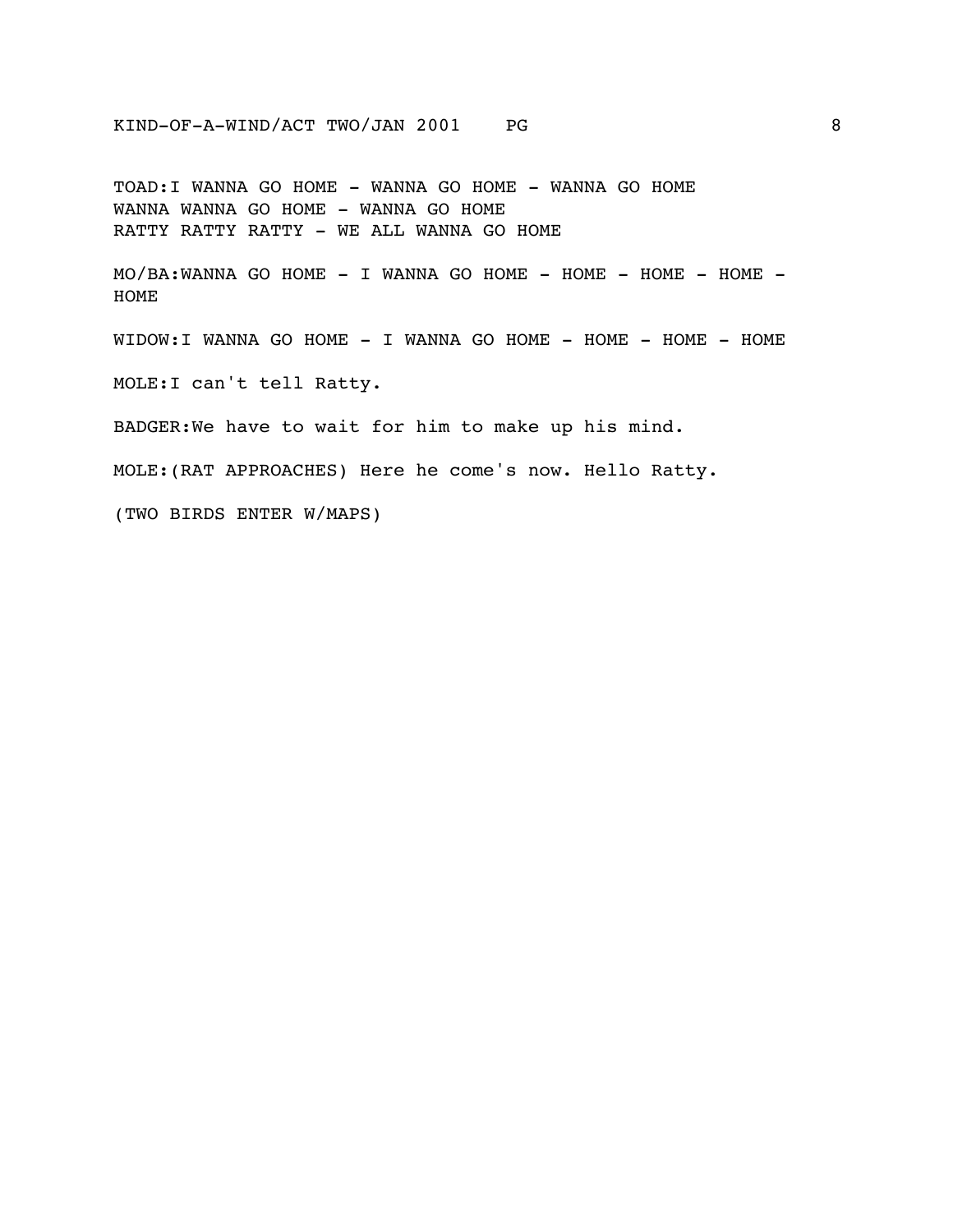BIRDS:Hello Ratty. Hello everybody.

RAT:Hello. I didn't know you were here. As you can see we followed your example. Where are you staying?

BIRDS:We're not staying. We're going.

RAT:Going? Where are you going now?

BIRD 1:It's that time again Ratty. Don't you remember? FIRST YOU FEEL IT STIRRING IN YOU

BIRD 2:DO YOU FEEL IT? DO YOU FEEL IT? A SWEET UNREST - A RECOLLECTION

BIRD 1:DO YOU FEEL IT? DO YOU FEEL IT?

BOTH: DO YOU FEEL IT? THE RIVER CALLS - THE TREES - THE MEADOWS ONE BY ONE THE SOUNDS AND SCENTS THE URGE TO SEE FAMILIAR PLACES

TO/MO/BA/WI: I WANNA GO HOME - ETC. (REPRISE)

RAT:I wanna go home!

TOAD:Thank goodness.

(EVERYONE BEGINS TO REMOVE BEACH CLOTHES CREW DELIVERS TRAVEL BAGS/RETRIEVES BEACH CLOTHES)

BIRD 1:Did you like it here, Ratty?

BIRD 2:Did you find out what you wanted to know?

TOAD:Yeah, he found out he isn't a bird. C'mon everybody. Gotta get on the road.

ALL:HOME - GOING HOME - ETC.

 (CREW TURNS SANDY FLOOR CLOTH TO REVEAL GRASSY UNDERSIDE RIVIERA BACKDROP FLIES OUT/RIVERSIDE BACKDROP FLIES IN THE FIRST SCENE OF ACT ONE IS RESTORED THE MELODY OF "WE JUST GOT BACK" BEGINS TO BE HEARD)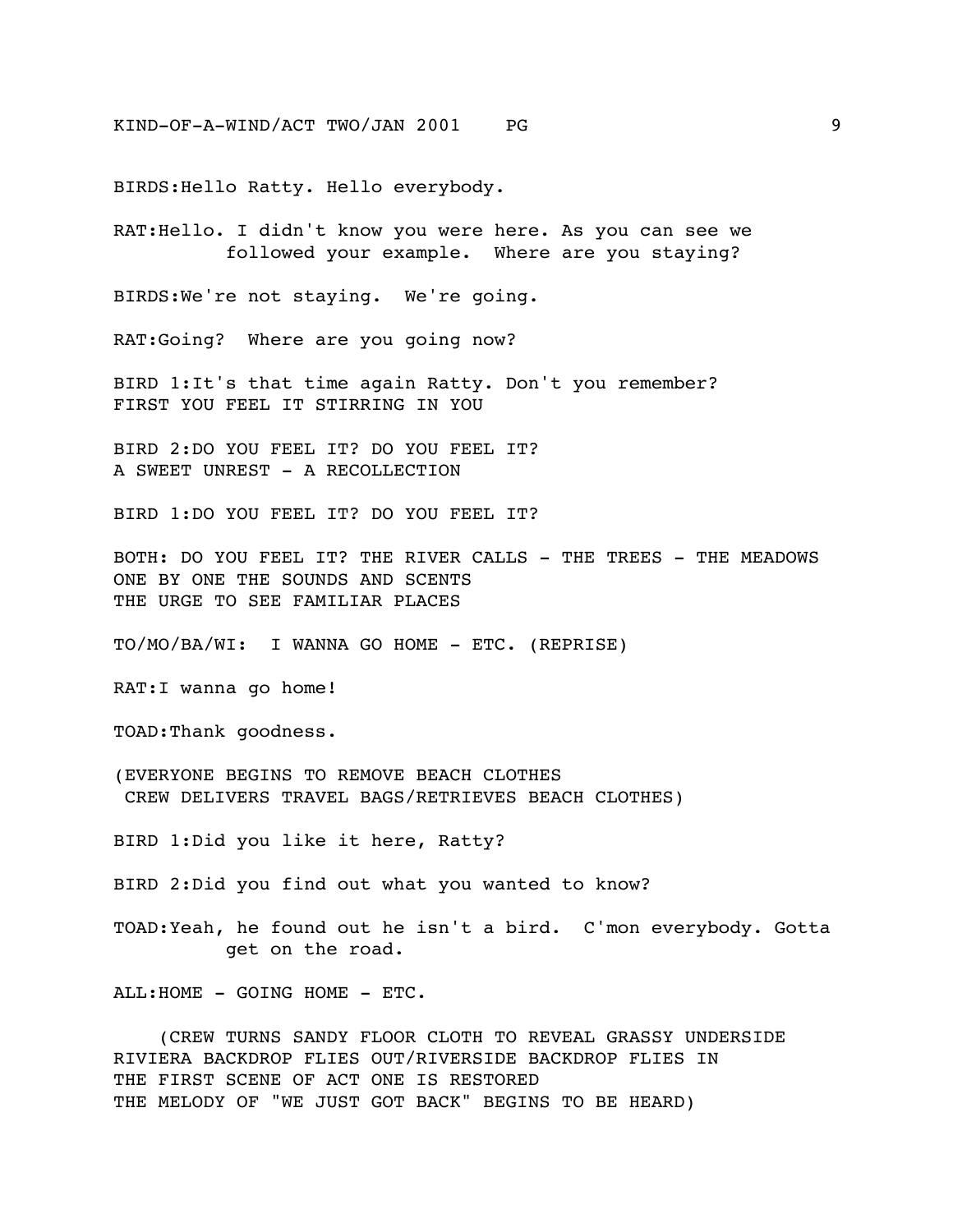SCENE TWO:FRIENDS FLY HOME AND MRS. OTTER TELLS ALL

ALL:WE JUST GOT BACK WE GOTTA UNPACK WE JUST GOT BACK FROM THE FRENCH RIVIERA WHAT'S THE TIME? RE-SET THE CLOCK TIME TO SHOP - THE CUPBOARD IS BARE - AH PICK UP THE MAIL PAY ALL THE BILLS TURN ON THE PHONES - SO EVERYONE'S KNOWING GREAT FUN TO ROAM NO PLACE LIKE HOME THE GRASS IS GROWING - THE LEAVES ARE SHOWING THE BREEZE IS BLOWING THE RIVER IS FLOWING OHHHHHHHHHHHHHHHHHHH (MRS. OTTER RUNS IN)

OTTER:Ohhh Toad. I'm so glad you're back. Oh, you won't believe what happened. You can't imagine. I ask myself over and over, "How will you tell him? How will you tell him? How how how will you tell poor Toad?" What will he think of you? What will they all think of you? "What will they Mr. Otter?" I ask Mr. Otter over and over, "what what what will they think of me?"

MOLE:What has happened Mrs. Otter?

OTTER:Oh Mole, forgive me for not saying hello. Oh Ratty and Badger, dear Widow, forgive me. Oh Toad - oh dear dear Toad. After you trusted me. You all trusted me and what what what can you possibly think of me now that that -

MOLE: That that what Mrs. Otter? Please calm down and tell us.

OTTER:The stoats!

RAT:What about the stoats?

OTTER:Not only the stoats.

BADGER:Not only the stoats what, Mrs. Otter?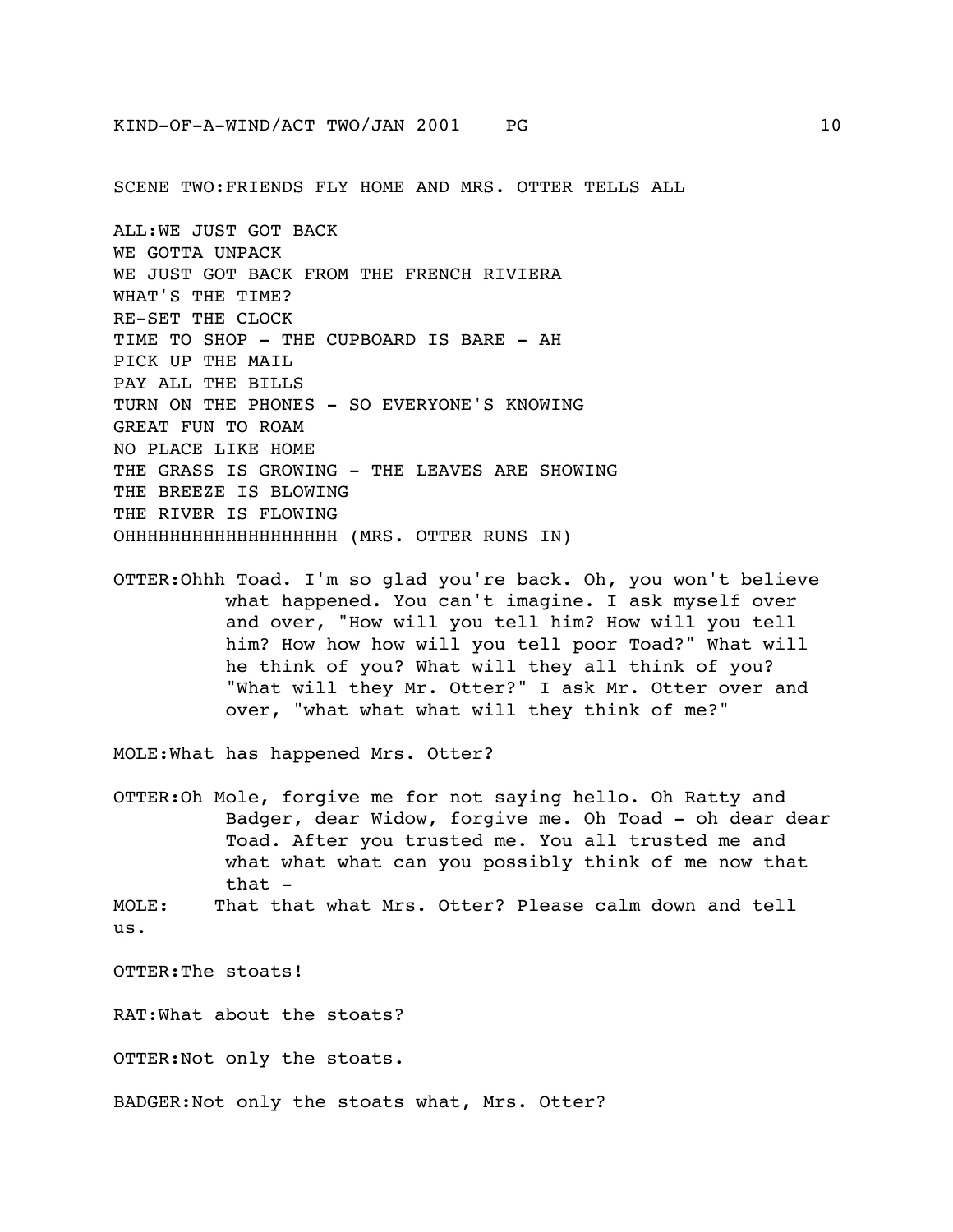OTTER:The weasels. The weasels and the stoats. And the squirrels. And the foxes. Oh dear.

WIDOW:What have they all done, Mrs. Otter?

OTTER:Toad Hall!

TOAD:What about Toad Hall?

OTTER:They have taken it. Taken it over. Overrun it. They are living in it if you can call the way that nasty bunch lives "living in it." They are in every bedroom and every drawing room and they emptied every pantry and the wine cellars. Oh Toad, the wine cellars. They are all drunk. They are rowdy and they terrorize the whole neighborhood. It's all my fault. What must you think of me? All my fault. All all all. I let them in. "You let them in Mrs. Otter?" You can say it. I let them in. It was me. "How can I have been so foolish?" I ask myself a million times. I ask Mr. Otter a million times. "How how how how how how how...

MOLE:Mrs. Otter, please calm yourself.

OTTER:That's just what Mr. Otter says. "Mrs. Otter, please calm yourself."

MOLE:Nobody I'm sure blames you. Right Toad?

TOAD:I blame her!

MOLE:Toad! Start at the beginning Mrs. Otter.

OTTER:I'd been keeping an eye on all your sweet little homes and I was in the neighborhood of Toad Hall and it was lunchtime. I remembered that there was still a lovely bit of leftover smoked salmon in the fridge. I didn't want it to go bad and furry if you know what I mean so I said to myself, "well why not," I said, "why not, Mrs. Otter, go through the window you left unlocked?"

TOAD:Unlocked?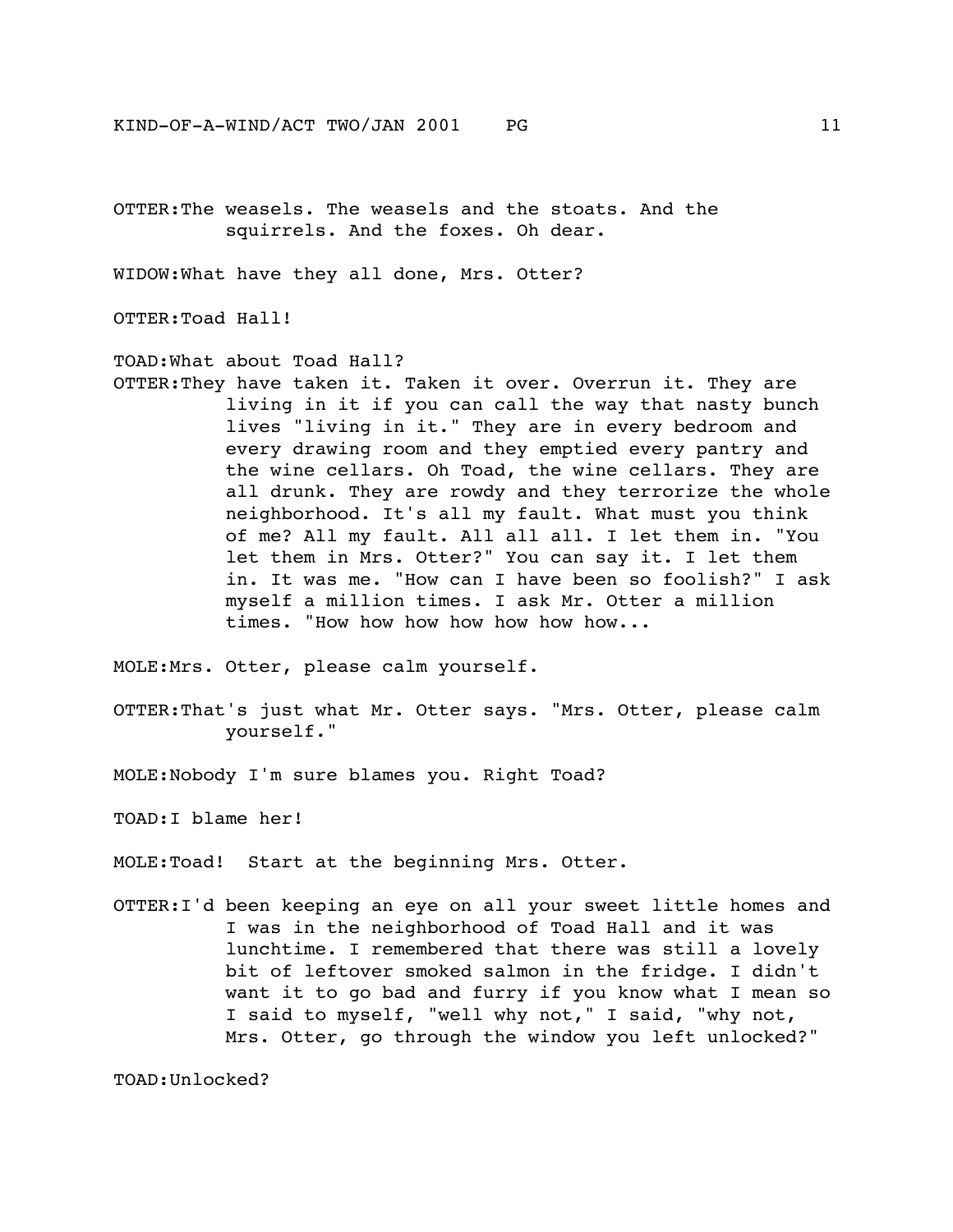OTTER:In case of an emergency, Toad. I thought it best to get easily in and out just to see that everything was as good as it could be. The stoats must have seen me climb in. Just as I was sitting down to that lovely salmon and a bit of white wine I found in a started bottle I looked up. A stoat was staring me in the face. "Who are you," I demanded? The evil fellow didn't even answer. Instead he ran to the front door and unlocked it. In a minute the entire house was alive with stoats and weasels and squirrels and foxes who picked me up bodily and pushed me out the door and locked it behind me. They've been there ever since. I suppose they ate my lunch. Oh Toad, will you ever forgive me?

TOAD:No.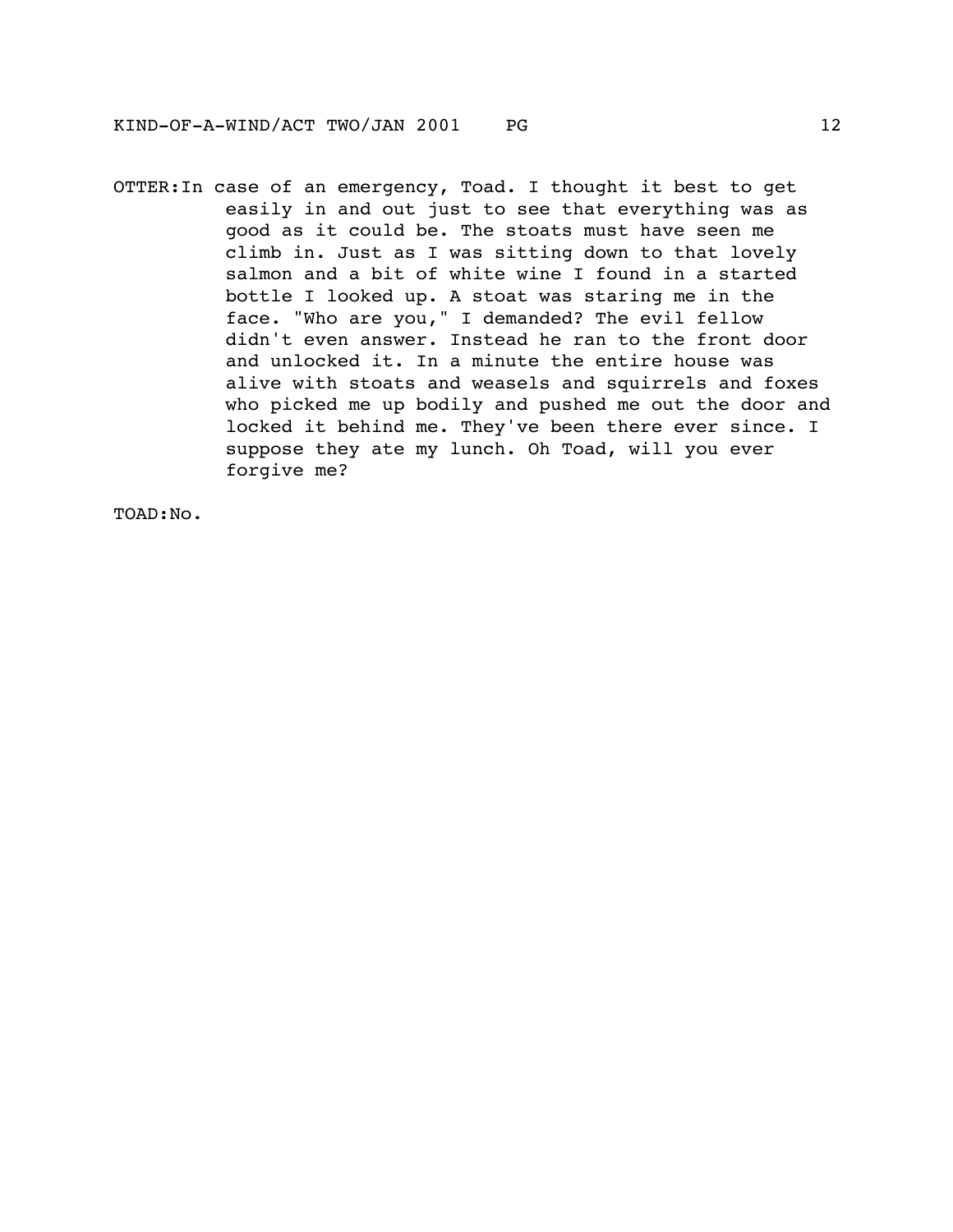MOLE:Yes he will. And we'll get Toad Hall back. We'll make a plan. I have a plan.

TOAD:What kind of plan?

MOLE:Remember all the parts of busted up cars in Toad's garage Ratty? We're gonna make armor and build a tank and be an army and have the greatest adventure of all. It's war! The stoats and the weasels and the squirrels and foxes have brought this on themselves. We are a peaceful town but if those animals knock our good friend Mrs. Otter about...

OTTER:In the middle of lunch!

MOLE:In the middle of lunch and steal Toad Hall...

OTTER:Out from under my smoked salmon!

MOLE:Steal Toad Hall out from under our good friend Toad well then we have to do something about it. We can't just sit back and let them bully everybody and threaten their neighbors. We must come to the rescue of our ally Toad and avenge the mistreatment of our ally Mrs. Otter am I right?

ALL:You're right!

OTTER:Oh thank you Mole!

MOLE:Is everybody with me?

RAT:I'm with you, Mole. We can use the oars from my boat as battering rams and I can write a battle hymn. FIGHT FIGHT FIGHT TO GET THE - HALL BACK THOSE SCOUNDRELS MUST BE FORCED TO GIVE IT - ALL BACK WE'LL BIP EM AND WE'LL BOP EM TILL THEY - FALL BACK FIGHT FIGHT FIGHT FIGHT FIGHT! Come on everybody, sing.

ALL:FIGHT FIGHT FIGHT TO GET THE - HALL BACK THOSE SCOUNDRELS MUST BE FORCED TO GIVE IT - ALL BACK WE'LL BIP EM AND WE'LL BOP EM TILL THEY - FALL BACK FIGHT FIGHT FIGHT FIGHT - FIGHT!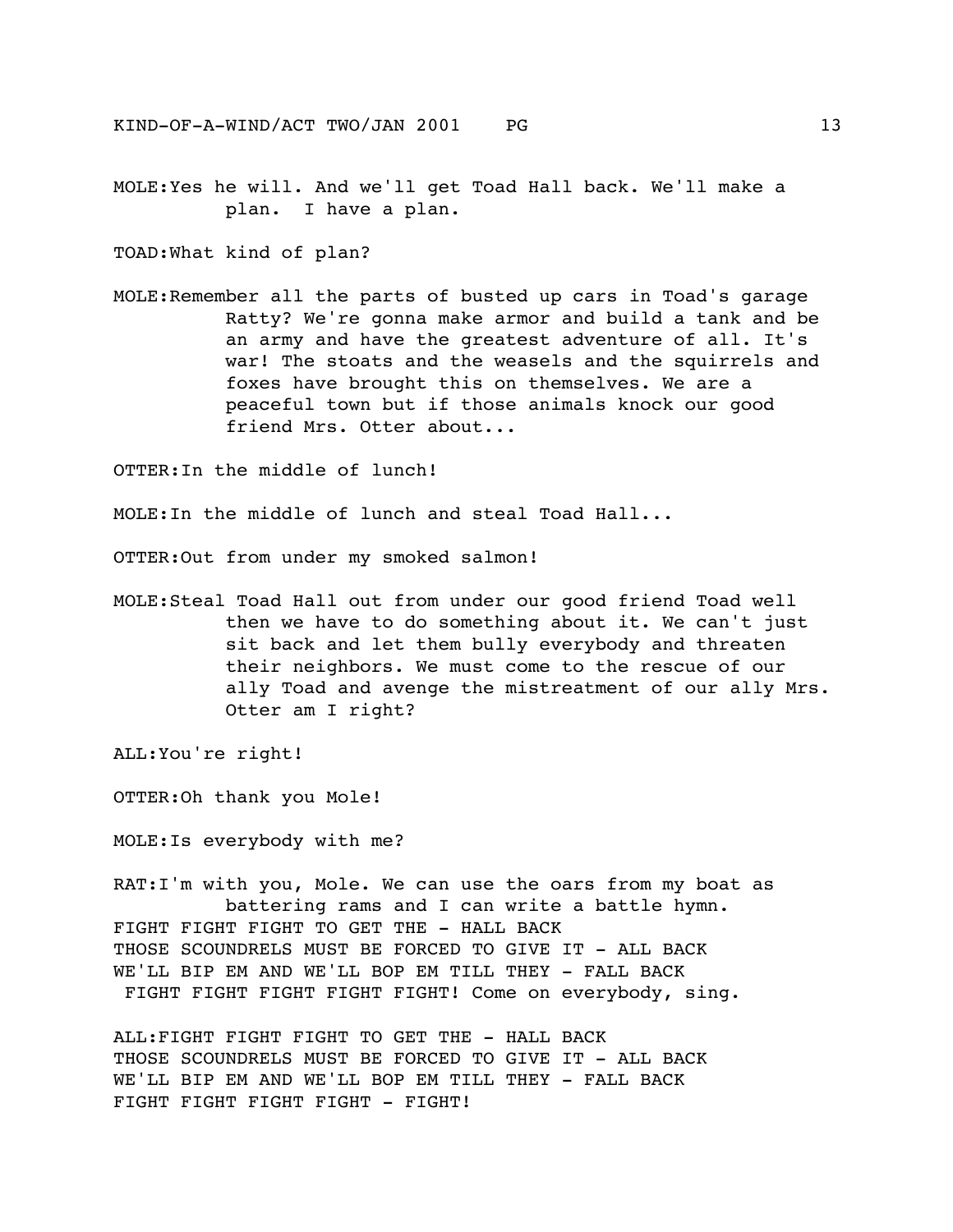WIDOW:I'm with you Ratty. I'm with you Mole. Mr. Mink always said I cooked enough for an army so I'll be in charge of the chow hall and don't count me out as a fighter. I have a powerful left hook.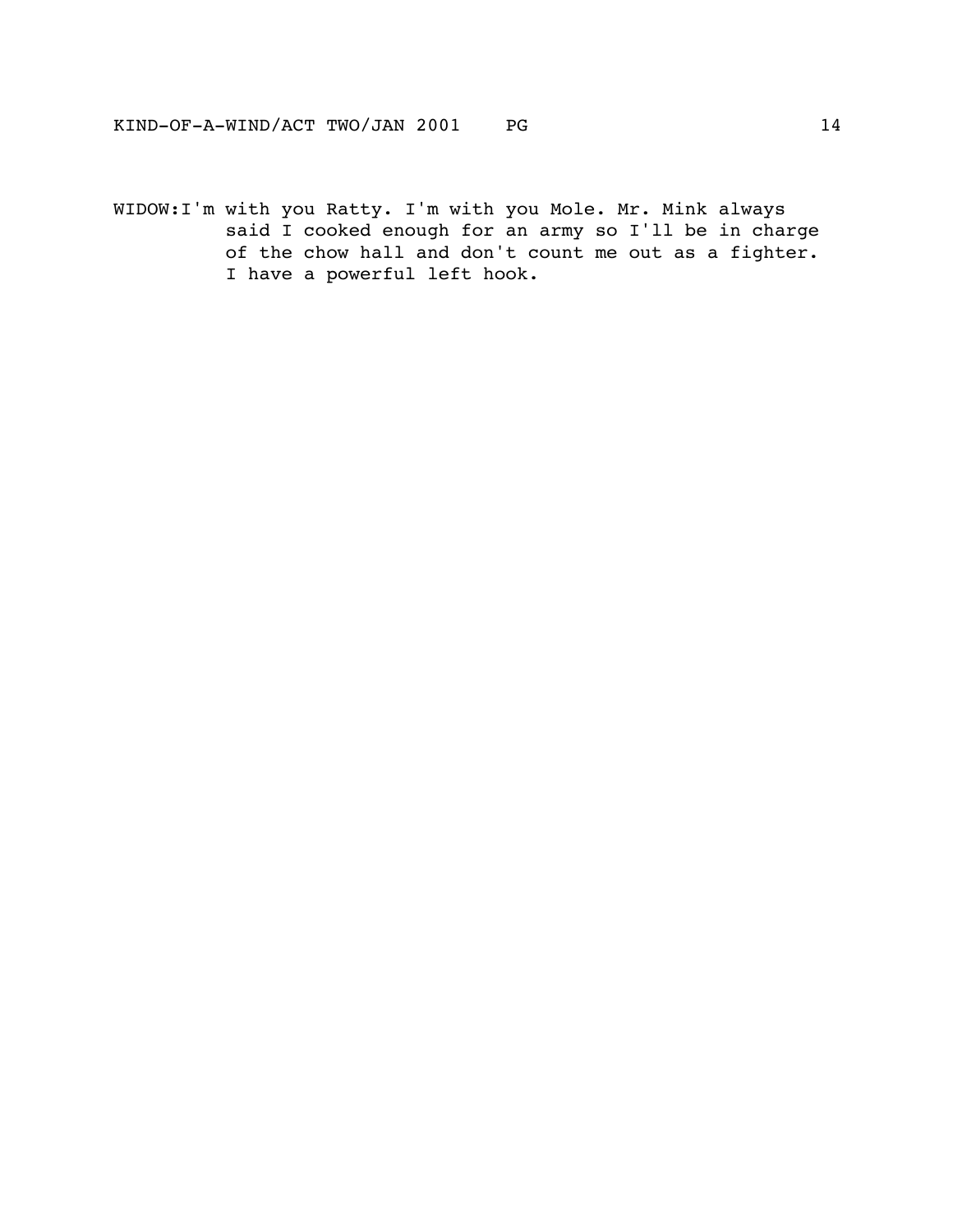BADGER:Mole and I can dig tunnels and I can pull the weasels and the stoats into the holes and knock them out.

WIDOW:That's my man.

BIRDS:We can fly around and drop big things on their heads.

OTTER:I can be a nurse. Mr. Otter always says, "my dear you are a whiz with a bandaid."

MOLE:Whattaya say Toad?

TOAD:A toad never had such good friends. Thanks everybody.

MOLE:Okay then. Here we go.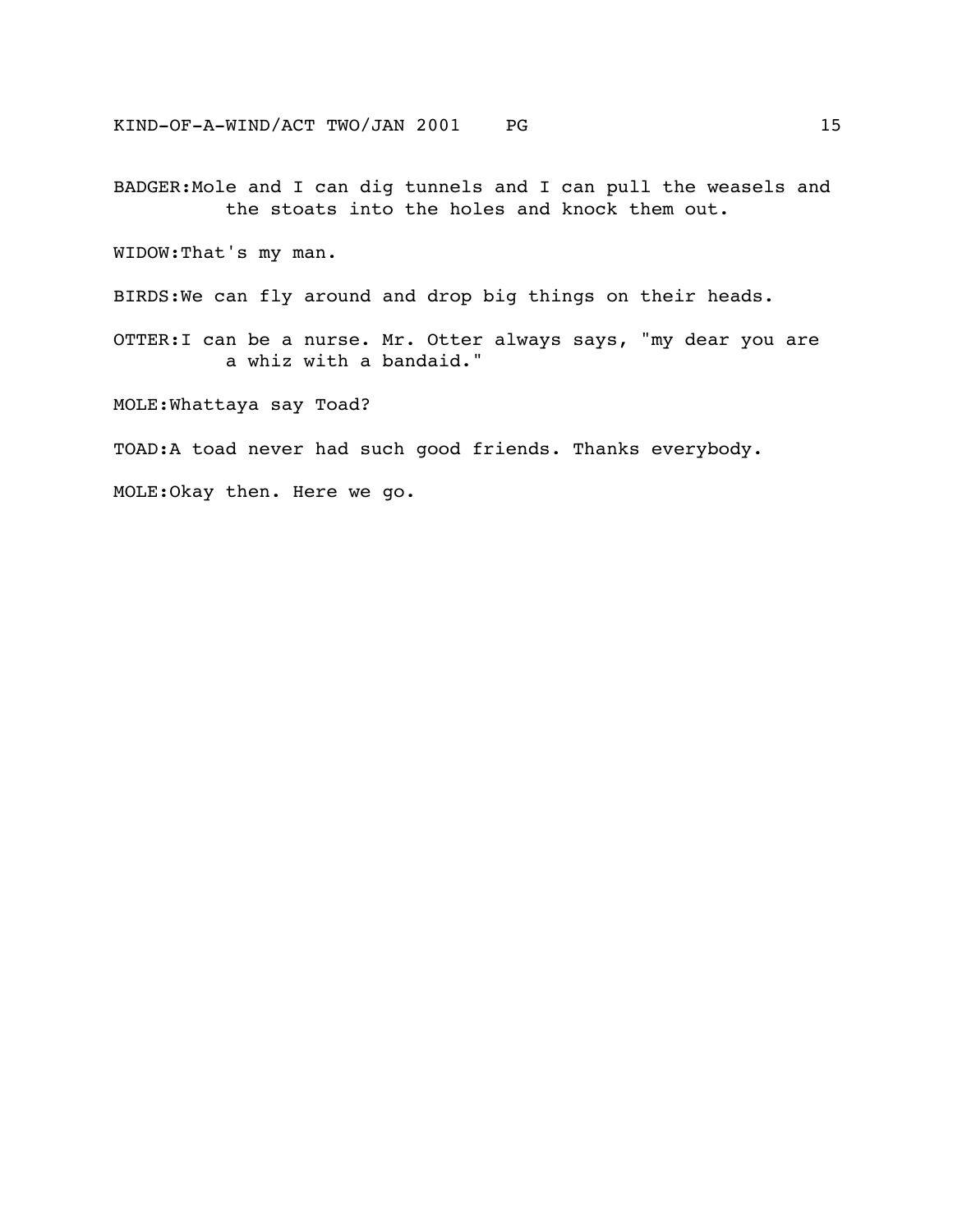SCENE THREE:THE WAR AGAINST THE WEASELS AND THE STOATS

AN ANIMATED MUSIC VIDEO OF THE CHARACTERS (DRAWN TO LOOK LIKE THEMSELVES), OR A SLIDE SHOW (WITH MUSIC AND SOUND EFFECTS) OF A SEQUENCE OF DISSOLVING STILL PHOTOGRAPHS OF RAT, MOLE, TOAD, BADGER, THE BIRDS, THE WIDOW AND MRS. OTTER ENGAGED IN BATTLE WITH THE WEASELS, THE STOATS, THE SQUIRRELS AND THE FOXES WHILE THE ACTORS DANCE THROUGH IN HELMETS AND AUTOMOBILE ARMOR AND SILVER FOX STOLES AND JACKETS UNTIL THE BATTLE IS WON. THE SCREEN FLIES OUT TO REVEAL THE WEDDING CELEBRATION OF BADGER AND THE WIDOW MINK IN PROGRESS)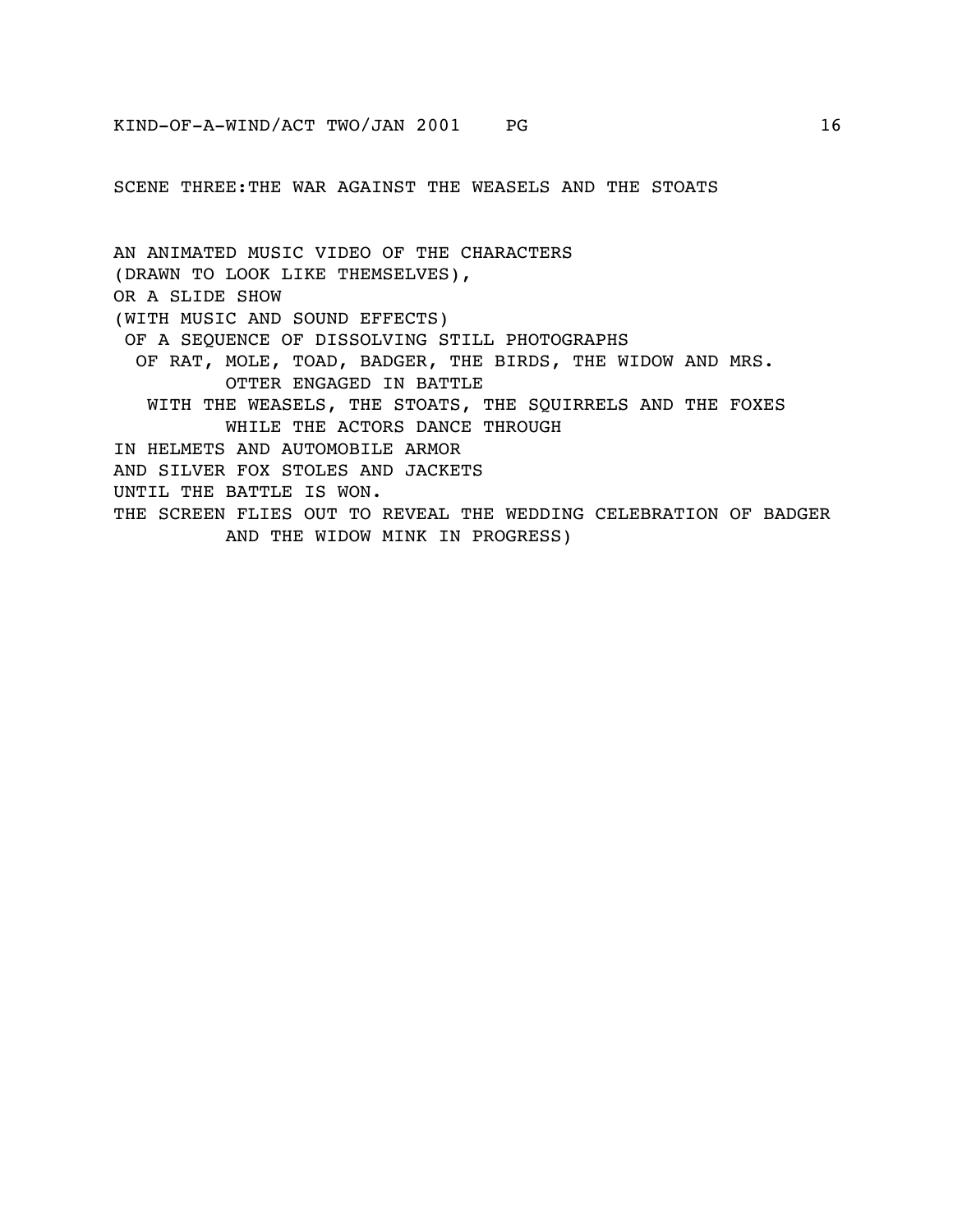SCENE FOUR:THE WEDDING CELEBRATION

ALL:WE BIPPED 'EM - WE BOPPED 'EM WE HAMMERED AND NAILED 'EM WE CHIPPED 'EM - WE CHOPPED 'EM TILL THEIR COURAGE - IT FAILED 'EM Congratulations! Yay. Yay. Here's to the new Mister and Missus.

(A CELEBRATIONAL CHAIR DANCE FOR ALL)

ALL:Speech. Speech.

TOAD:Thank you my friends. Now that I, Toad of Toad Hall am back where I belong in the finest house in town if I do say so myself, I am so pleased to be able to show all my friends and neighbors the kind of hospitality for which I am renowned all over the place by persons of fame and fortune. Why just this morning, the telephone rang and it was that very famous uh famous uh...

MOLE:Picture star?

- TOAD:Why thank you Mole, yes, a picture star was just saying on the telephone this very morning...
- MOLE:(PICKS UP A PIECE OF PAPER TOAD DROPS) Toad, you seem to have written a little agenda here for the occasion.

TOAD:Just a little something.

MOLE:(READS) Number one: A speech by Toad in which he tells about the court system, the prison system and the train system and how to handle horses. We can skip that Toad.

TOAD:But Mole.

MOLE:(READS) Number two: Toad reads the semiautobiographical novel he is working on about the exploits of a devil may care character called El Toado in which the hero single - handedly gets rid of an army of evil invading animals and reclaims his ancestral hacienda?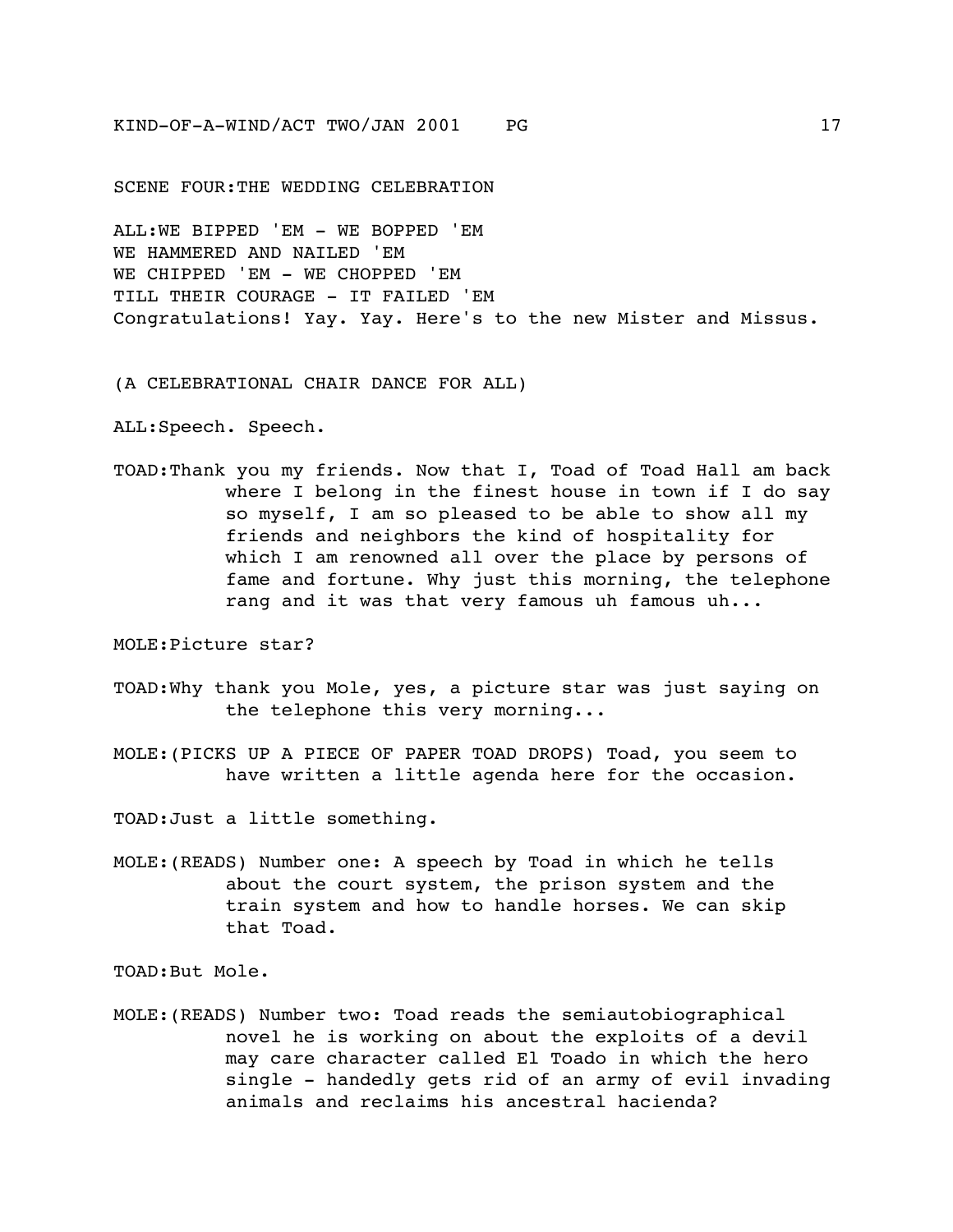TOAD:It's a fictional epic. I was hoping to see it on the animal best seller list.

MOLE:Number three: Toad sings the first twenty stanzas of a brand new folk tune about the exploits of El Toado in English and French. You don't speak French Toad.

TOAD:It's a sort of fake French I make up myself.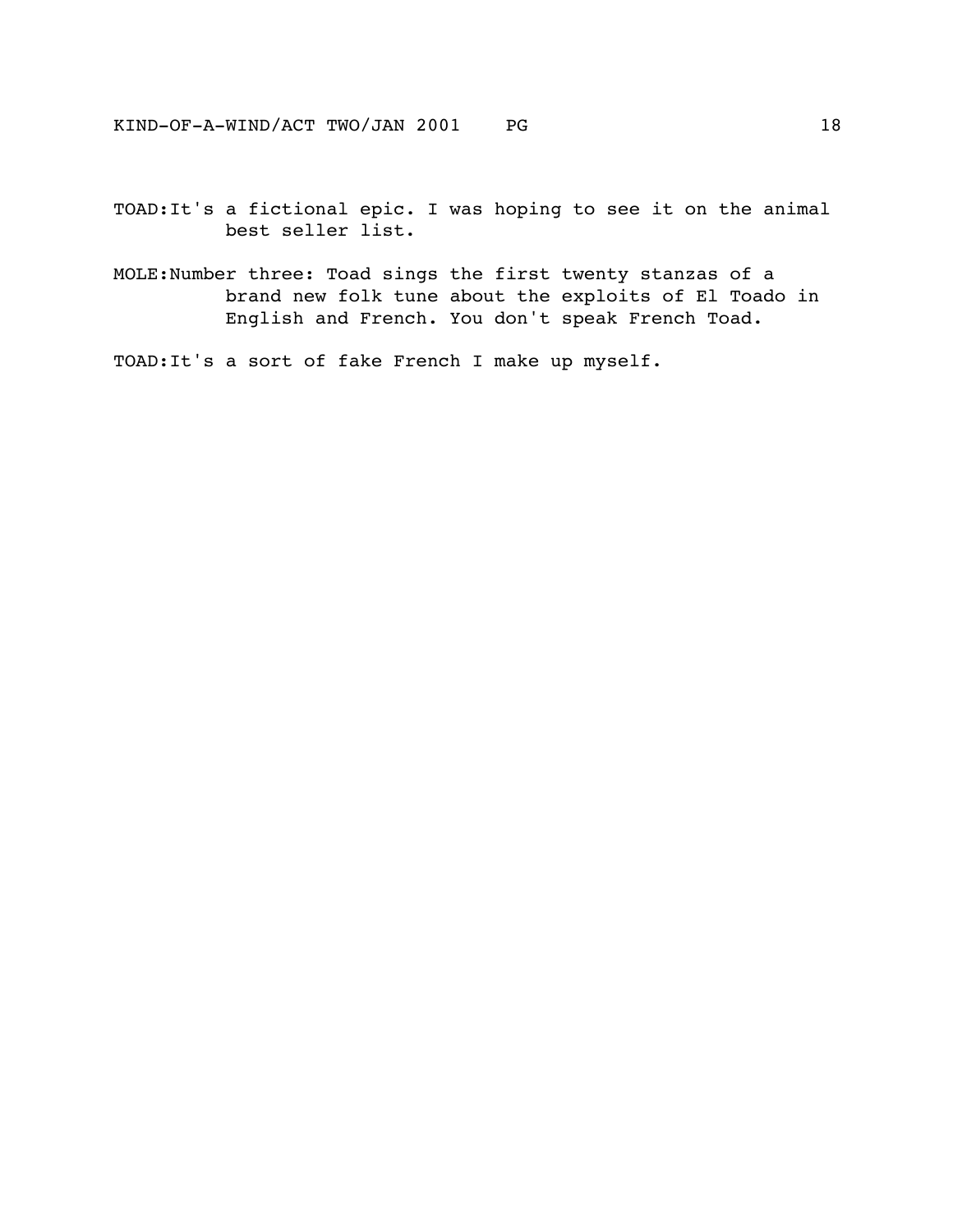MOLE:I think we all know who's the best song writer around here and Ratty has kindly consented to sing a little ditty he made up for the occasion of the wedding celebration. I'm sure we all want to hear Ratty's song.

ALL:Sing, Ratty, sing.

RAT:I KNOW BADGER LIKE A BROTHER ABOUT TWENTY YEARS I THINK I KNOW MOLE ONLY ONE YEAR, ONLY ONE

 I THINK IT'S WONDERFUL THE BADGER'S WED THE LOVELY WIDOW MINK

 I THINK IT'S WONDERFUL THAT MINKY GOT THE BADGER TO THE BRINK

 I THINK IT'S WONDERFUL FOR BOTH OF THEM TO LINK AND INTERLINK AND TO ADOPT YOUNG MOLE TO BE THEIR ONLY SON!

I THINK IT'S WONDERFUL - I THINK IT'S WONDERFUL

I THINK IT'S WONDERFUL - WONDERFUL - WONDERFUL - WONDERFUL WONDERFUL - WONDERFUL - WONDERFUL - WONDERFUL

(DURING THE WONDERFUL CHORUS THE WIDOW/BADGER & MOLE SING)

WI/BA:WE TWO - WE'RE MARRIED AT LONG LAST WE TWO - OUR LONELY NIGHTS ARE PAST WE TWO HAVE EACH OTHER - WE TWO - WE TWO HAVE A SON - TOO

MOLE: A FATHER - AT LAST A MOTHER - AT LONG LAST I HAVE A FAMILY I HAVE A FAMILY AT LAST - I HAVE A FAMILY - FA-MI-LY

OTTER:Lovely sentiment. I was saying to Mr. Otter, who you - RAT: ONLY ONE THING COULD MAKE ME HAPPIER THAN I AM RIGHT NOW LEAVE ME PURRING, LEAVE ME GRINNING LIKE A CAT, MEEOW LEAVE ME WALLOWING IN THE MUD AND OINKING LIKE A SOW LEAVE NE MOOING AND CONTENTED LIKE A GREAT OLD COW IF YOU ALLOW ME TO JOIN THE FAMILY WI/BA/MO:OH WOW RAT:THEN MOLE WOULD HAVE TO CALL ME UNCLE RAT!

WIDOW:Oh Ratty. Of course you're welcome in this little family isn't he Badge? Isn't he Mole? (TOAD EXITS)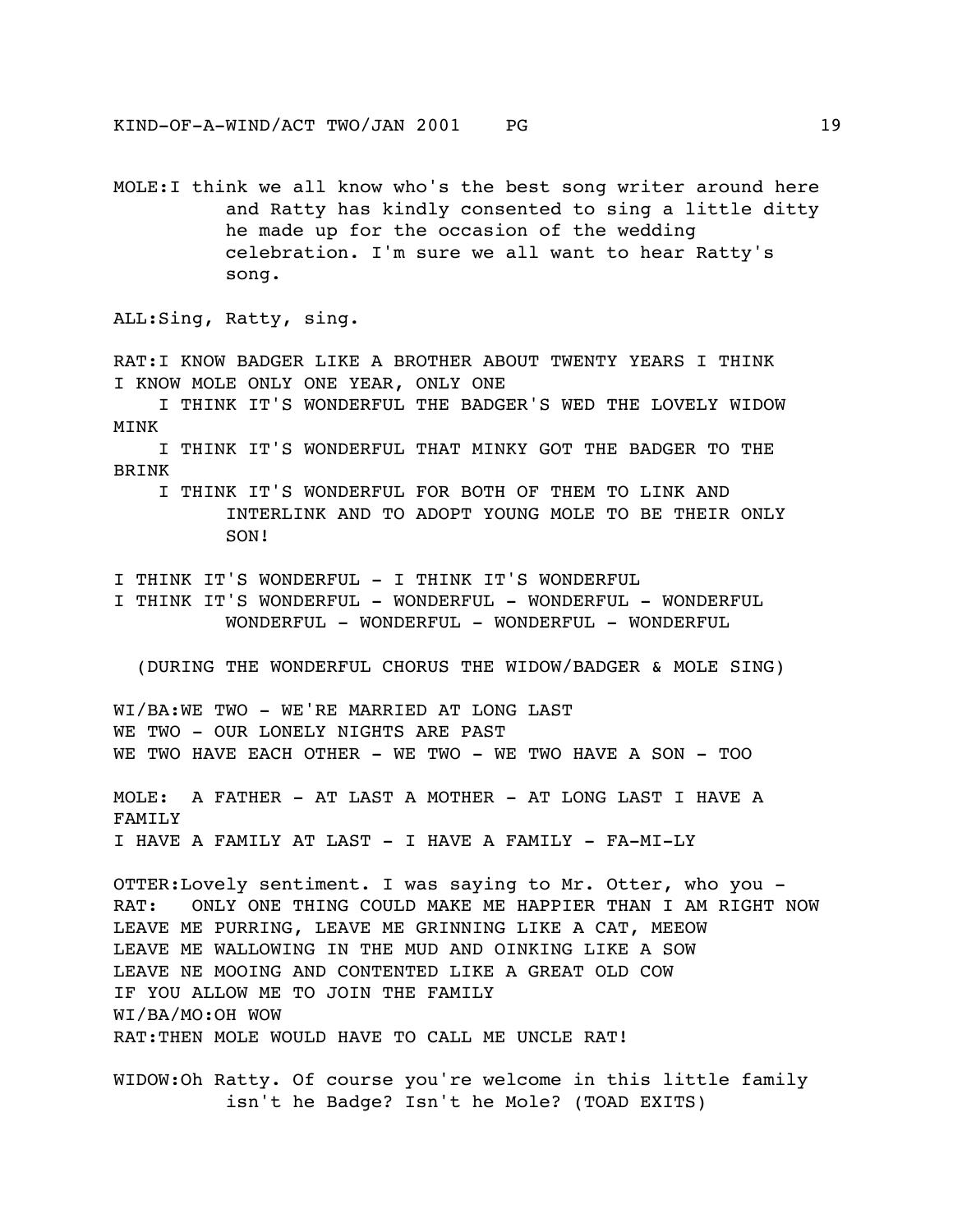BA/MO:NOTHING COULD BE NICER, MORE AGREEABLE ON THE WHOLE FOR A MOLE OR A BADGER, FOR A BADGER OR A MOLE

RAT:Three cheers for Badger. Three cheers for - what do we call you now Widow?

WIDOW:Minky Badger.

RAT:Three cheers for Minky Badger and Badger Badger.

ALL:Cheer cheer cheer. RAT:And my nephew Mole.

ALL:Cheer cheer cheer.

MOLE:And my uncle Rat.

ALL:Cheer cheer cheer.

RAT:And Toad of Toad Hall. Where is Toad?

(TOAD APPEARS IN FULL 1920'S SPACE TRAVEL REGALIA)

MOLE:Toad, what is that get-up?

RAT:Where do you think you're going in those clothes Toad?

OTTER:Toad dear, you just got here and everybody just fought a giant battle to get your lovely home back for you. Eat something. I was saying to Mr. Otter, who you may notice is not here because in fact he's not here, I was saying, "I'm sure there'll be lots of lovely leftovers. You know what lovely food Toad always...where are you going Toad?

TOAD:WHEN AFLOAT IN A BOAT - I WAS A POWERFUL SPEED ROWER RAT:You splashed a lot. TOAD:IN A WAGON WITH A HORSE - OF COURSE I HADDA GO SLOWER

WIDOW:We should have invited the horse to the party.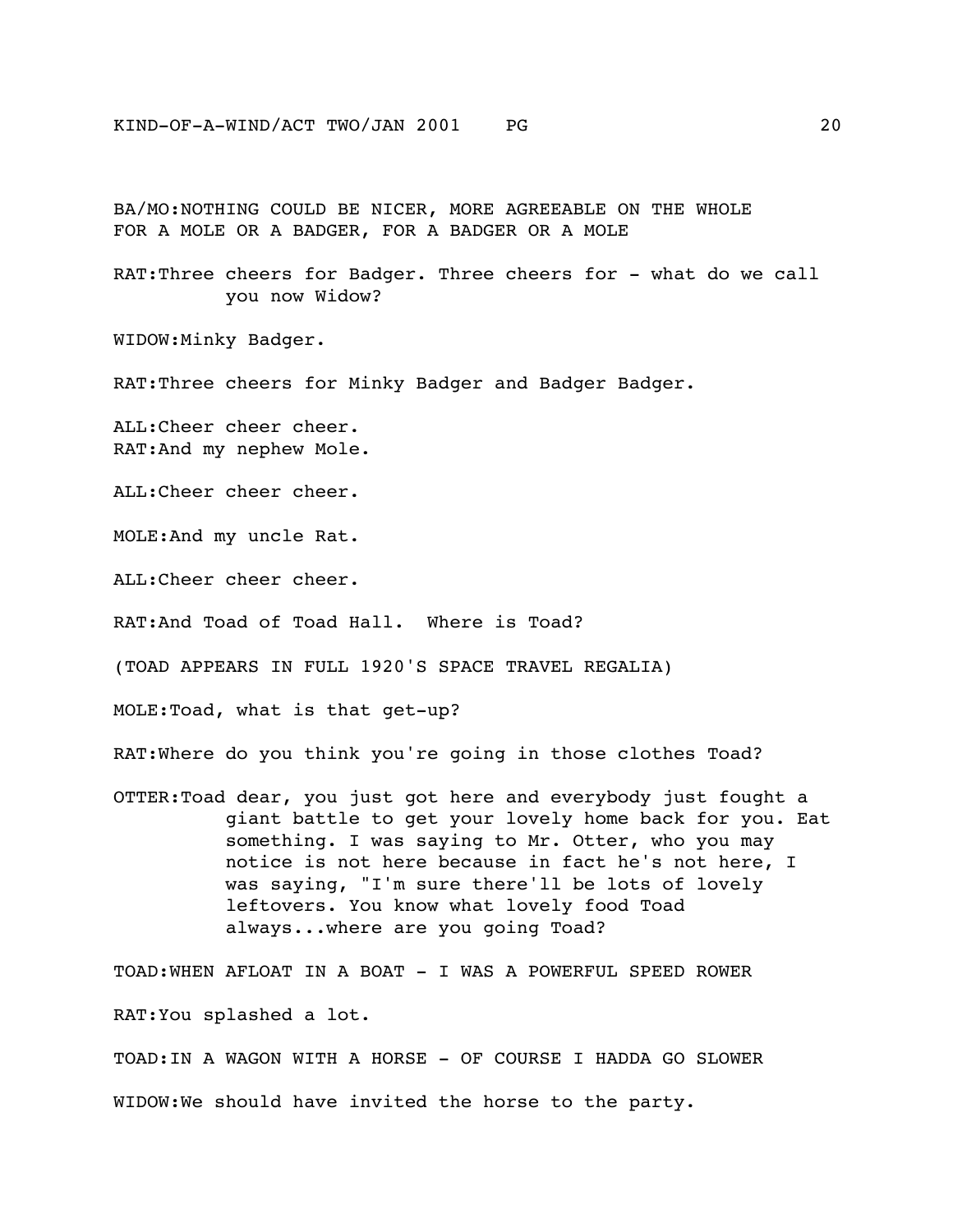TOAD:IN A CAR I WENT FAR BUT I HIT A BUMP AND PUT A DENT IN MOLE:We went to jail. TOAD: THEN I STUMBLED ON A TRAIN - WHATTA BRAIN - SO I WENT IN MOLE:We hadda jump off. TOAD: FLEW TO FRANCE - TOOK A CHANCE - AS A HOT AIR BALLOONER RAT:A great adventure Mole, wasn't it? TOAD:BACK BY JET JUST TO GET TO THE STATES A LITTLE SOONER RAT:Even if it didn't work out. TOAD:BECAME A GENERAL BY RANK - DROVE A TANK IN MY WAR BADGER:His war. Soon we won't even have been here. TOAD:BUT NOW I WANT MORE - I WANT MORE - I WANT MORE MORE - I WANT MORE - I WANT MORE - I WANT MORE I'M TOAD OF TOAD HALL - I'M GREEN AND I'M SMALL BUT I JUST VOLUNTEERED TO GO BACK ON THE ROAD I CALLED THE GOVERNMENT ON SUNDAY THEY CALLED BACK ON MONDAY. I told 'em "TEST THE EFFECTS OF OUTER SPACE ON A TOAD!" They said, "WE'LL TALK TO YOU SOON." "GO TAKE A WALK ON THE MOON," They said! ONE SMALL HOP FOR TOADS - ONE SMALL HOP FOR TOADS ONE GRAND LEAP FOR BUM BA DA DUM BUM BUM BUM BUM BA DA DUM BUM BUM ALL:ONE GRAND LEAP ONE GRAND LEAP FOR - BUM BA DA DUM BUM BUM TOAD-KIND! (TOAD EXITS) OTTER:I wonder how long he'll be gone this time. You want to know why I ask?

RAT:I'm sure I do, Mrs. Otter.